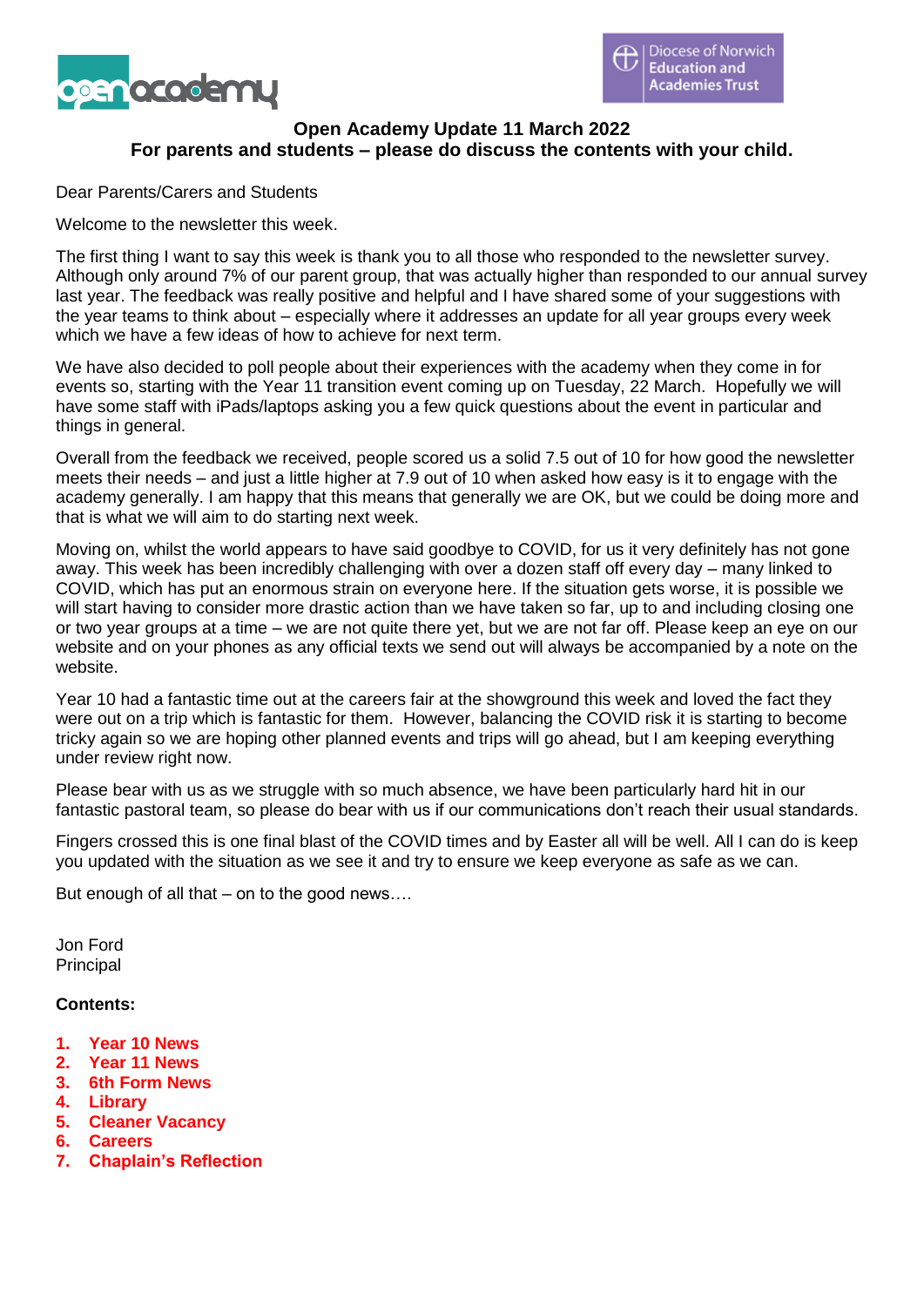

### **1. Year 10 News**

We are already now half way through this half term, can't believe Easter holiday is only 3 weeks away. Hope we are all starting to stock up on Easter eggs with Year 10 students not forgetting their favourite/only  $HOY$  and  $AHOY$   $\odot$ 

We had a very successful trip on Wednesday morning to the Norfolk Skills and Careers Festival at the Norfolk showground. It seemed all students enjoyed the event and took something from it. We hope it has given them more insight into what they want to do in their futures as young adults. There are some pictures below of the event and I would like to say a big thank you to Dr Davies for organising it all.

Could you please be having conversations at home about work experience week in July. Students have been given the forms and the deadline for completing and returning these to school is Friday, 29 April. It is vitally important that you get your form completed as soon as possible or the placements will not be allowed to happen. Dr Davies will be visiting tutor groups next week to answer any questions, pick up forms and provide replacement forms if needed.

Remember that all students must attend Hub and that the school uniform policy is followed, we do have spare uniform if any problems.

Our top achieving students this week are:

Georgina Barnes, Isabel Bush, Mia Crowe, Joshua Carter-Strike, Erin O'Neill, Lola Pauling, Mason Perriton, Scarlett Butler, Sophie Swatman and Daniel Smajda. Well done to you all.



Mr Lambert – Head of Year 10 Mrs Roe – Assistant Head of Year 10

## **2. Year 11 News**

With the weather a little nicer and day's getting longer it's lovely to see so many Year 11 looking forward to their exciting new chapters in September. A small group of Year 11 students took part in an exciting opportunity called PEAK last week which looks at transition onto their next steps and supporting them with it.

Our Prom Committee have been working very hard looking at fundraising opportunities for our Year 11 prom, so watch this space! They have also been looking into running a sustainability event linked to prom where barely worn dresses and suits can be reused/upcycled to address issues with 'fast fashion'. They would love any donations of appropriate clothing that are looking for a new home.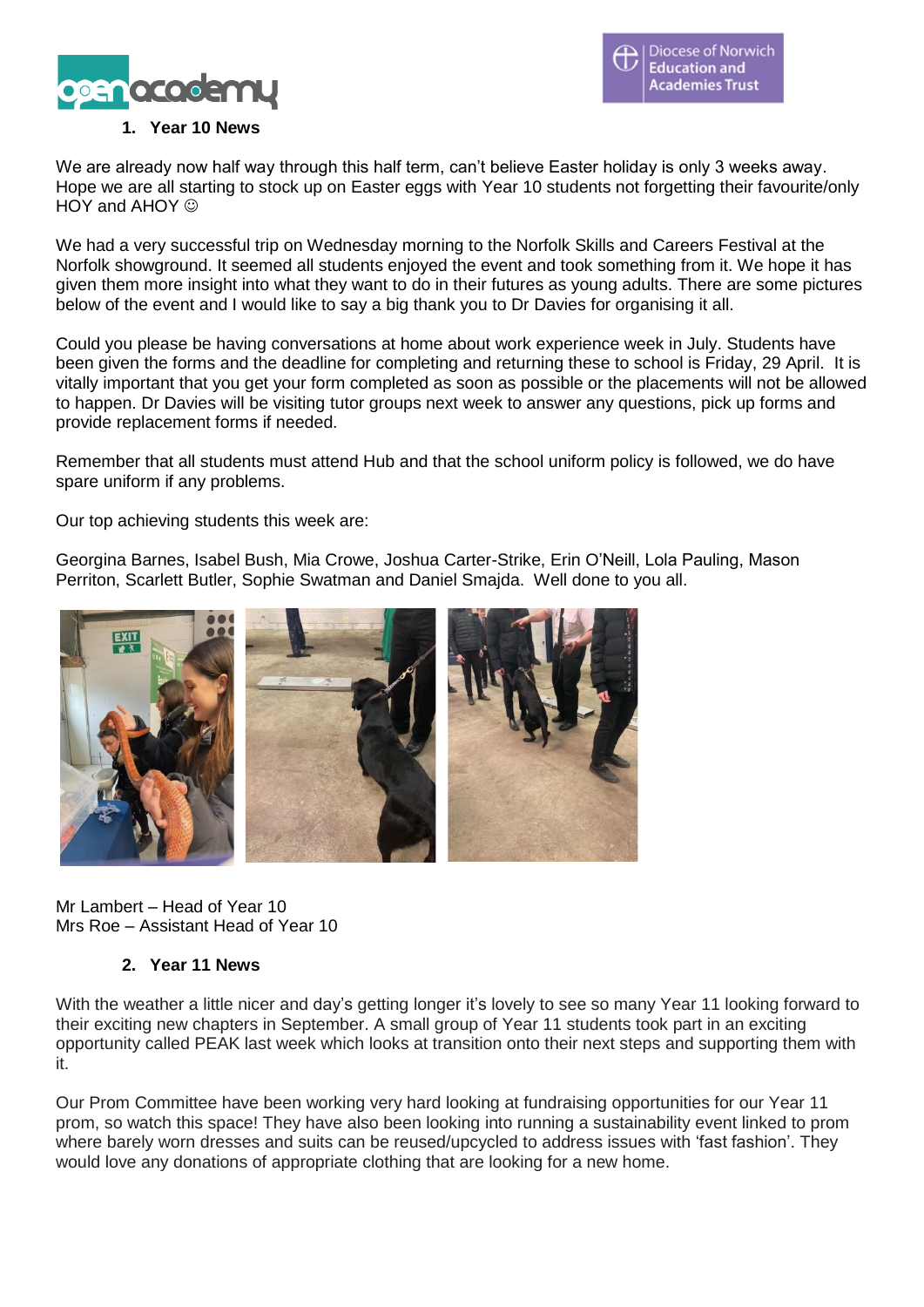

Our top five LEARNT point students this week are:

Alfie Deadman Seb Breckons Alex Money Ella Ash Mackenzie Culley

Really well done – keep up the great work!

Mrs Clayton – Head of Year 11 Mrs Roberts – Assistant Head of Year 11

## **3. 6 th Form News**

I know that it has been a difficult week for many with the crisis around the world and mainly Ukraine. Many students have asked me how they can help or have told me how upset the news has made them feel. There are lots of local charities and supermarkets that are collecting for the Ukrainian crisis. But further in the medium term...what can you do? Look after your own wellbeing. Leave your phones at home, try not to get far too engulfed in the news, get out of the house, go spend time in nature and with your loved ones. Look after your mind. Focus on your studies and your learning. Aim high and try to succeed into your next stage. And mostly be kind. Be kind to those around you who may be suffering silently or outwardly.

Coping with the news (students and parents - ideas and advice) Mind offered this advice on twitter:

<https://twitter.com/mindcharity/status/1497266560641253381?s=21>

BBC Newsround ideas about coping here:

[https://www.bbc.co.uk/newsround/13865002#xtor=CS8-1000-%5BPromo\\_Box%5D-](https://www.bbc.co.uk/newsround/13865002#xtor=CS8-1000-%5BPromo_Box%5D-%5BNews_Promo%5D-%20%5BNews_Promo%5D-%5BPS_NEWSROUND~N~~P_AdviceIfYouAreUpsetByTheNews%5D) [%5BNews\\_Promo%5D-%20%5BNews\\_Promo%5D-](https://www.bbc.co.uk/newsround/13865002#xtor=CS8-1000-%5BPromo_Box%5D-%5BNews_Promo%5D-%20%5BNews_Promo%5D-%5BPS_NEWSROUND~N~~P_AdviceIfYouAreUpsetByTheNews%5D) [%5BPS\\_NEWSROUND~N~~P\\_AdviceIfYouAreUpsetByTheNews%5D](https://www.bbc.co.uk/newsround/13865002#xtor=CS8-1000-%5BPromo_Box%5D-%5BNews_Promo%5D-%20%5BNews_Promo%5D-%5BPS_NEWSROUND~N~~P_AdviceIfYouAreUpsetByTheNews%5D)

## **Attendance and punctuality**

Attendance in tutor from 8:40 is a compulsory expectation (unless previously authorised by myself). Students must arrive on site in good time to be in their tutor room ready to answer the register at 8:40. The number of students not emailing myself and Ms Davies when they are absent is also increasing. Please note that they will get an unauthorised absence unless we have heard from you that day. This will eventually result in a meeting with parents.

## **Dress code**

The dress code is essentially our uniform policy. It provides an expectation of dress related to working in a school environment. The overarching statement all students have agreed to abide by is "The overall appearance of an Open Academy Sixth Form student should be smart and appropriate for the workplace." Some items of clothing that should not be worn are: sliders, ripped jeans, belly (crop) tops. So please be aware that after Easter and as the weather warms the policy has not changed. Students who wear these will be asked to change or leave and return dressed in line with the policy.

## **Use of Sixth Form spaces after 3:00pm**

Sixth Form students are only allowed in staffed areas of the school. This generally means:

- with a teacher in a classroom as per individual needs
- in the futures area if in a hub session with Ms Davies

Students should not be unaccompanied in classrooms or in the futures area without explicit permission beforehand.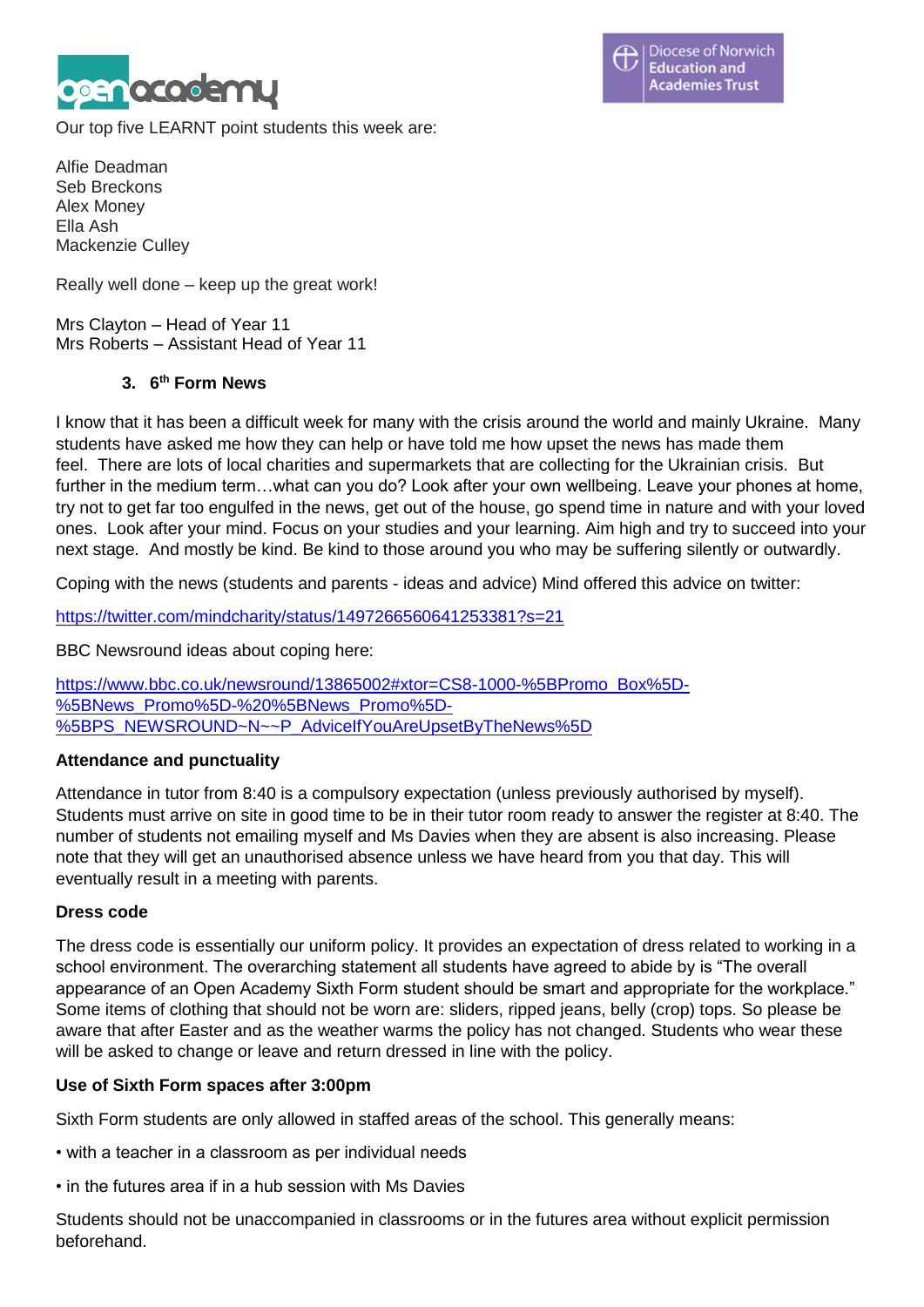

## **PPE2 grades**

All Year 12 and 13 should now be aware of their PPE2 grades. Any that are concerned with a low grade need to speak with their teachers about their next steps in improving these before the final PPE3/A level exams coming up after Easter.

### **London trip**

Final payment is today Friday, 11 March. I also need student's behaviour contract signed and returned to me next week. We will all meet one more time next week to go over all details prior to the trip.

#### **UCAS firm and insurance choices**

Many students have now made their firm and insurance choices. As the world is opening up again, this is a great opportunity to go and visit some of your university choices.

#### **Making appointments to see Alex/Kelly**

If students haven't applied to UCAS, they should consider making an appointment to see our NEACO champion Alex, or our careers advisor Kelly. They can discuss careers and apprenticeship options with you. Please see Ms Davies to book an appointment with one of them.

Mrs Molloy Head of  $6<sup>th</sup>$  Form

## **4. Library News**

This week we have been celebrating International Women's Day in the library. We are also looking forward to British Science Week which takes place next week. We have put together some recommended books related to these topics. Please see the highlights below:

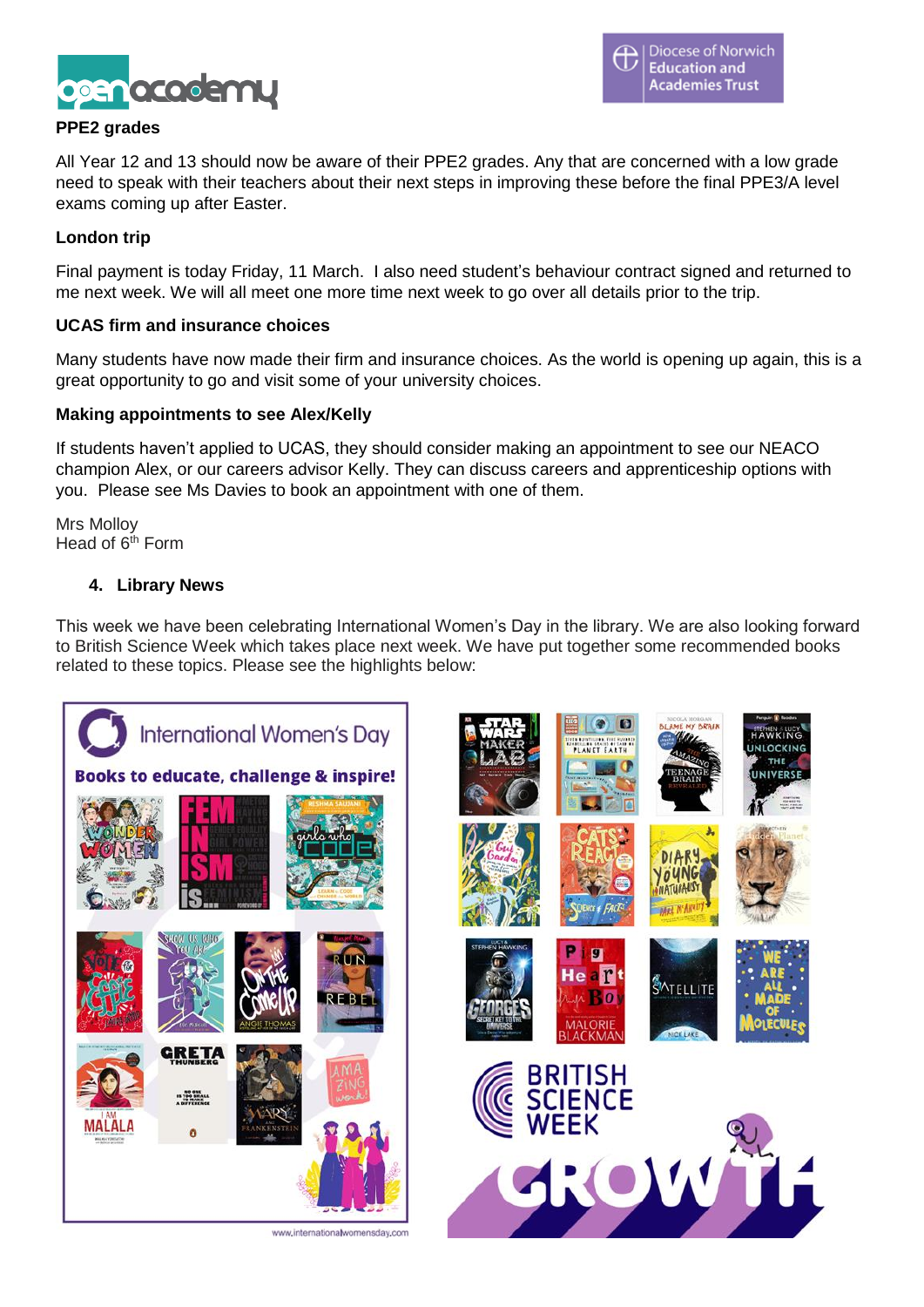

These are just a sample of the books we recommend. We encourage students to pop into the library to browse the collections and maybe borrow a book or two.

We are also encouraging students to take part in the British Science Week Poster Competition. Students can speak to Miss Ling, or go to this website: [https://www.britishscienceweek.org/plan-your](https://www.britishscienceweek.org/plan-your-activities/poster-competition/)[activities/poster-competition/](https://www.britishscienceweek.org/plan-your-activities/poster-competition/) for more information.

Miss Ling Librarian

## **5. Cleaner Vacancy**

We currently have a vacancy for a cleaner, if you or someone you know might be interested please visit the vacancy page on our website for details

<https://www.open-academy.org.uk/our-academy/vacancies/>

Mrs Appleby Business Manager

## **6. Careers**

On Wednesday this week Year 10 students spent an enjoyable morning at the Norfolk Skills and Careers Festival at the Norfolk Showground. This was the first time we have been able to attend such a large event for over two years and students had lots of fun visiting the impressive array of stands present. They were not only able to meet representatives from local employers, colleges and training providers but also engage in lots of interactive activities and watch displays. All exciting food for thought for students' future pathways!

If you are the parent of a Year 10 student, please encourage them in their search for a Work Experience placement for 4-8 July 2022. This is a great opportunity for students to complement their studies in school with real-life experience of the workplace, the chance to learn new skills and meet new people. Students who are still unsure of how to go about this should speak to either their Tutor, their Skills for Life Teacher or myself.

Parents who are interested in finding out more about the career opportunities and pathways available to their child can access <https://targetcareers.co.uk/> . This new resource is aimed at parents and carers with a dedicated booklet to download for free or read online. It covers apprenticeships, university, finance and much more. Hard copies of this booklet are also available in Reception.

Dr Davies

Assistant Head of Sixth Form and Careers Facilitator

## **7. Chaplain's News**

## **Easter Egg Hampers/basket Random Acts of Kindness**

Every year at Christmas we always give out hampers as random acts of kindness to our community. It would be great if we could do something similar this Easter with eggs and chocolate. Please could I call on your generosity to donate some eggs or chocolate to this initiative so we can make someone's Easter better. All chocolatey treats can be brought in by yourselves or by students at any time and if you have any questions, please do not hesitate to ask. Thank you.